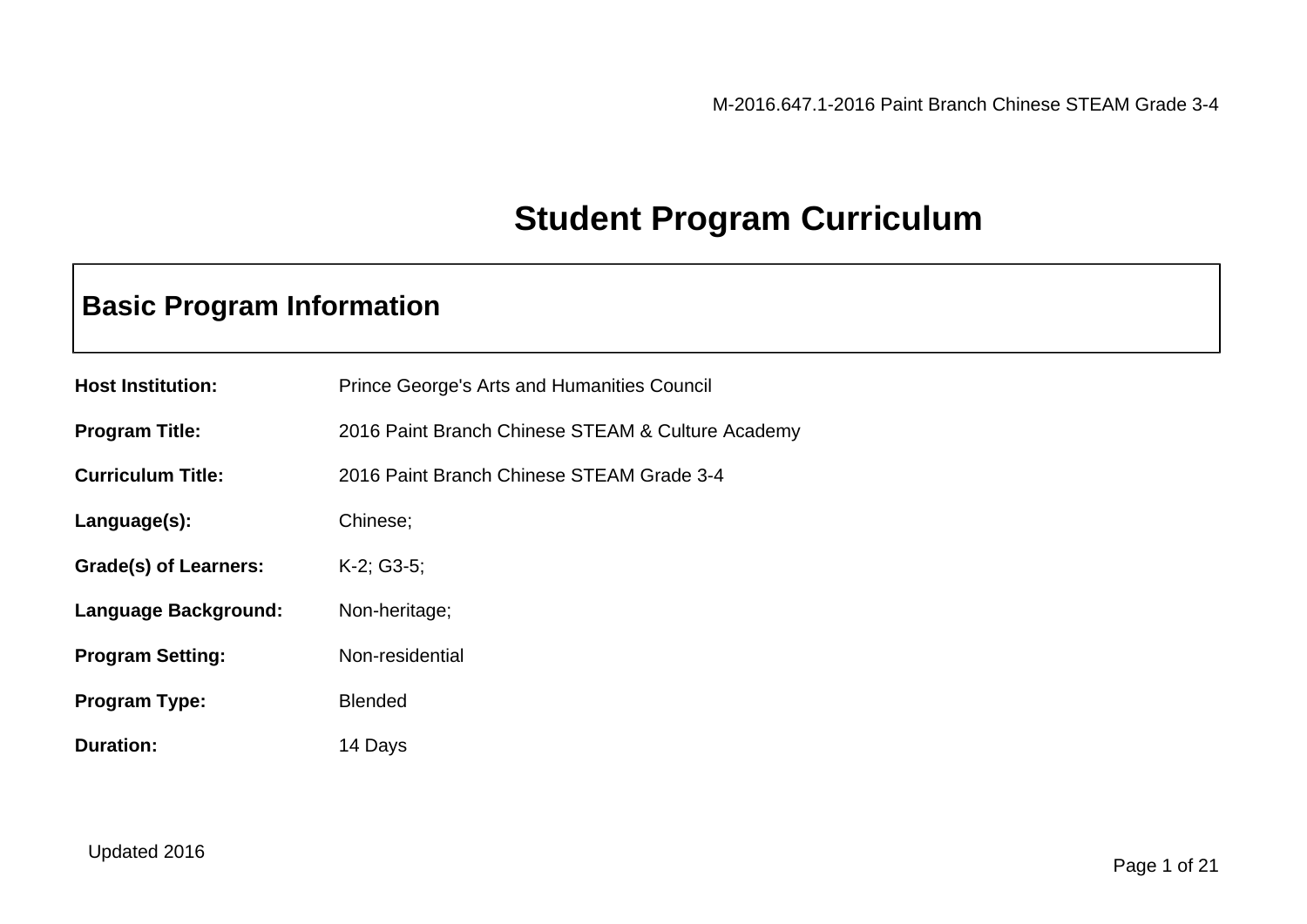**Contact Hours:** 94 Hours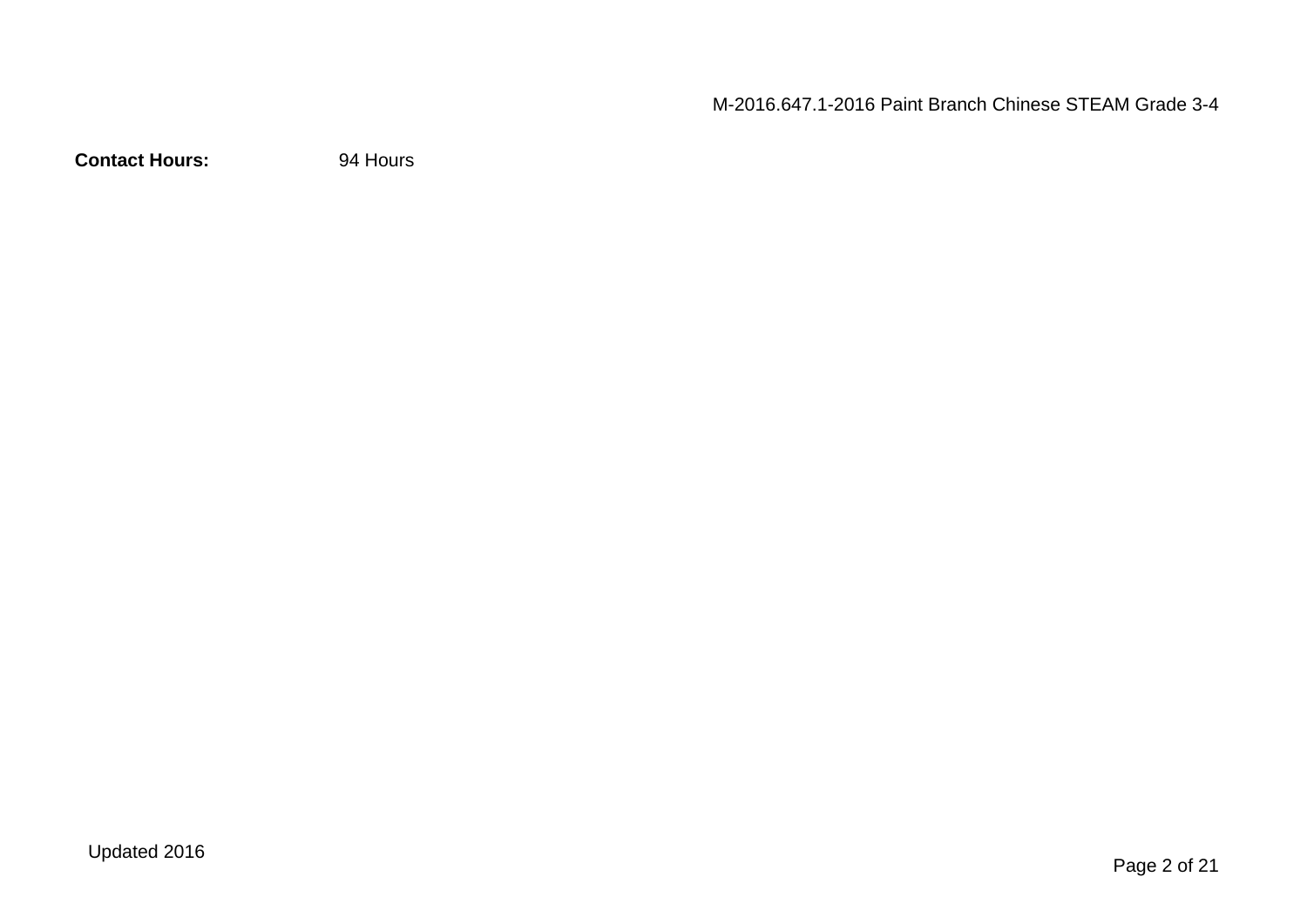# **STAGE 1: What will learners be able to do with what they know by the end of the program?**

## **Target Proficiency/Target Performance**

#### **Target Proficiency Level (by end of program):**

Novice Range

#### **Target Performance Level(s) (during and by end of program):**

Novice low, Novice Mid

### **Program Overview and Theme**

Students will explore the world of science by making their own ice cream to beat the summer heat. They will be introduced the concept of the three states of matter and how each changes from one to another with hands-on experiments. They will explore what ingredients they need in small groups of 2-3 people. Chinese language skill acquisition will be integrated into fun hands-on STEAM (Science, Technology,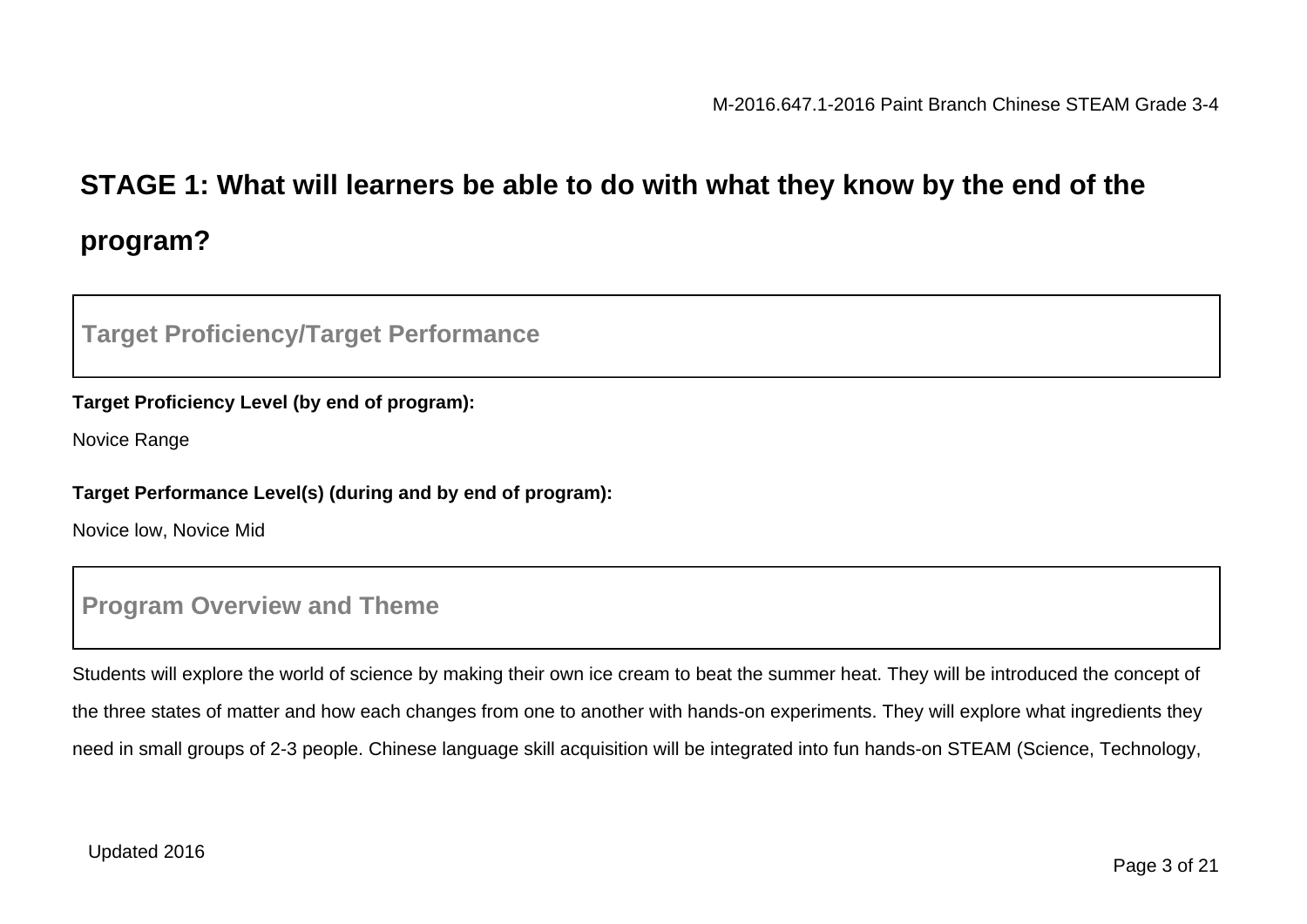Engineering, Arts, and Mathematics) activities such as "What's the matter with ice cream?", "Does eating ice cream cool you down?", "How much is two scoops of ice cream?" and etc., as well as those introducing China's rich cultural heritage and history: including but not limited to Chinese art, crafts, games, martial arts, and calligraphy. The program will allow students to improve their oral communication skills in all three modes of communication (interpretive, interpersonal, and presentational). Students will be able to use the target language to ask and answer simple questions about their identity (name, age, grade, background) and describe their preferences on certain subjects (likes, dislikes, etc.). Students will also be able to describe the content knowledge they will learn (e.g. the three states of matter and its properties, what causes matter to change its state, etc.). These language skills will be developed and practiced by way of a variety of instructional methods and activities. Total physical response (TPR) games and Teaching Proficiency through Reading and Storytelling (TPRS) will be incorporated; students will have ample opportunities for role play. We will create a supportive atmosphere where students are willing to take risks, and where the versatility of language is valued and highlighted. Students will be encouraged to activate and apply their prior knowledge with each new topic area that is covered, with the result that they continually scaffold their learning on a personal level. By the end of the program, students will be able to exchange information in Chinese based on their age and level of maturity, such as greeting each other, introducing their family, talking about their favorite fruits, food, and flavors of the ice cream. Students in different age groups will experience differentiated activities to be able to achieve their learning goals. All in all, students will be encouraged and expected to take their passion for learning Chinese with them as they step out into the community. Students will be encouraged to share what they have learned each day with their parents, siblings, friends and neighbors. Students will be asked to think about how they can use Chinese in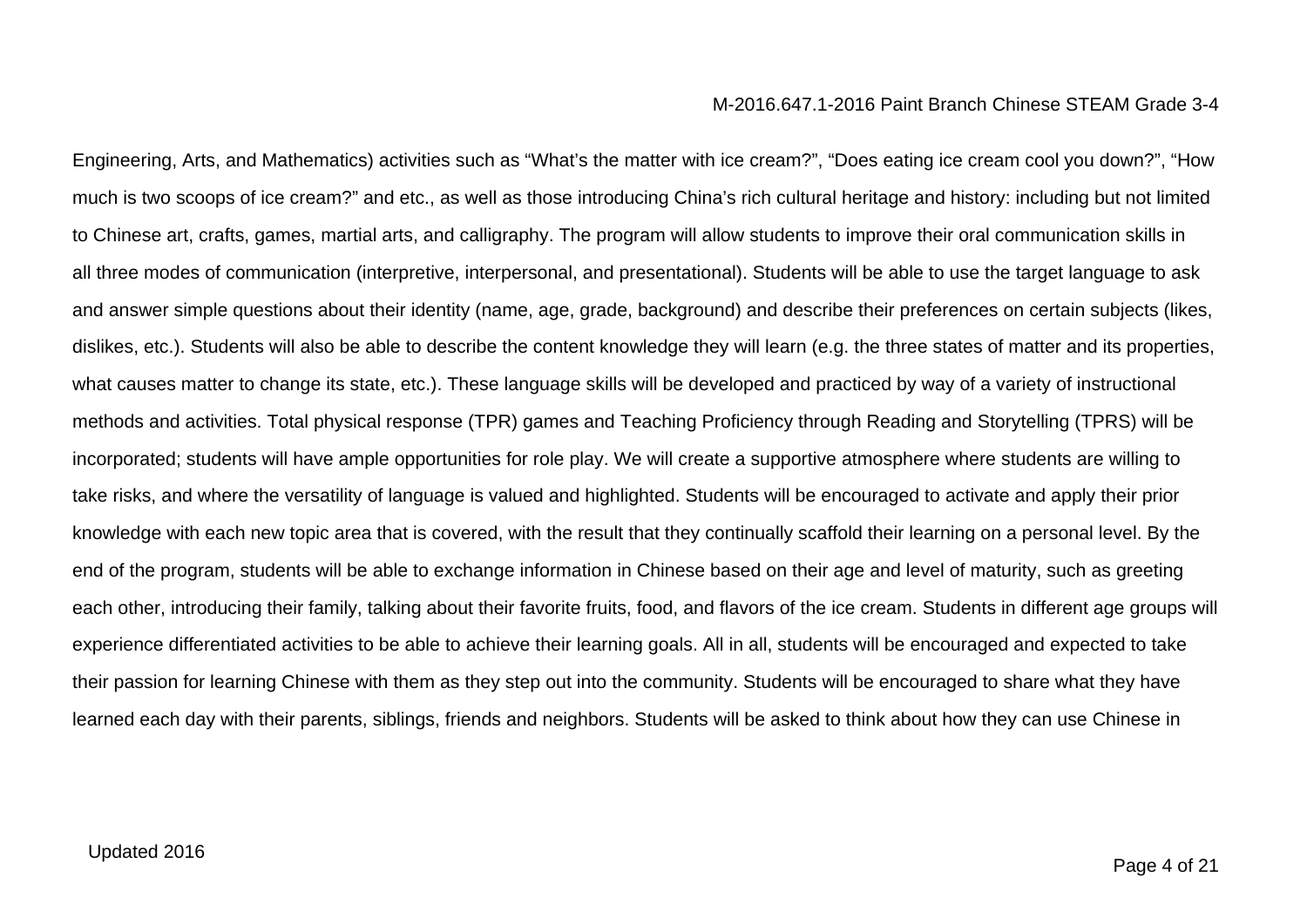both their local community and on a broader level (nationally or internationally). Students will be exposed to ideas of global citizenship and will learn to acknowledge and identify the benefits of multilingualism and cultural awareness.

| <b>Learning Goals</b>                                                                                                    |                                                                                     |  |  |  |
|--------------------------------------------------------------------------------------------------------------------------|-------------------------------------------------------------------------------------|--|--|--|
| <b>NCSSFL-ACTFL Global Can-Do Benchmarks</b><br>Be sure to label the mode and proficiency level of each statement.       | <b>Program Can-Do Statements or</b><br><b>NCSSFL-ACTFL Can-Do Statements</b>        |  |  |  |
| <b>Interpersonal Communication</b>                                                                                       |                                                                                     |  |  |  |
| (Novice Mid: I can communicate on very familiar topics using<br>a variety of words and phrases that I have practiced and | 1.1.1 can greet people I meet in class using single words.                          |  |  |  |
| memorized.)                                                                                                              | 2. 2. I can tell someone my name and age, and ask someone his/<br>her name and age. |  |  |  |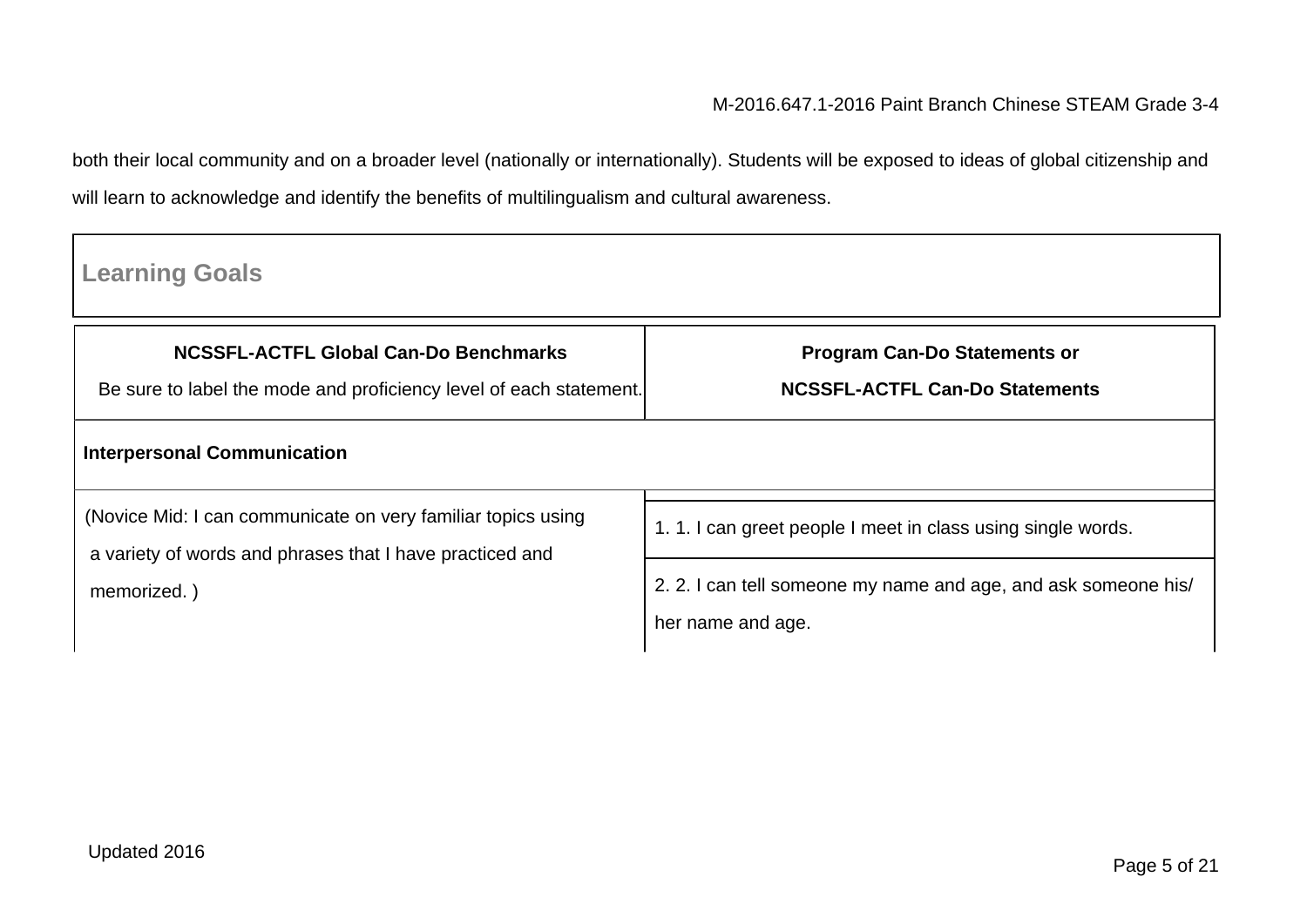|                                                              | 3. 3. I can exchange information about my ice cream flavors,<br>colors and numbers of the scoops when interacting with others<br>with pictures or props. |
|--------------------------------------------------------------|----------------------------------------------------------------------------------------------------------------------------------------------------------|
|                                                              | 4.4.1 can exchange information using familiar mathematical<br>terms.                                                                                     |
|                                                              | 5.5. I can use familiar terms to buy/sell ice cream with visual aids<br>or props.                                                                        |
|                                                              | 6.6.1 can exchange information about my family.                                                                                                          |
| <b>Interpretive Listening</b>                                |                                                                                                                                                          |
| (Novice Mid: I can recognize some familiar words and phrases |                                                                                                                                                          |
|                                                              | $7.4$ $1.22$ $1.22$<br>ومناجعه ومسماعا المتممط المسملمون والمسارية ومستلم ومرمام المسما المستحدث                                                         |

when I hear them spoken.)

7. 1. I can recognize and sometimes understand basic information

conveyed by words and phrases that I have memorized such as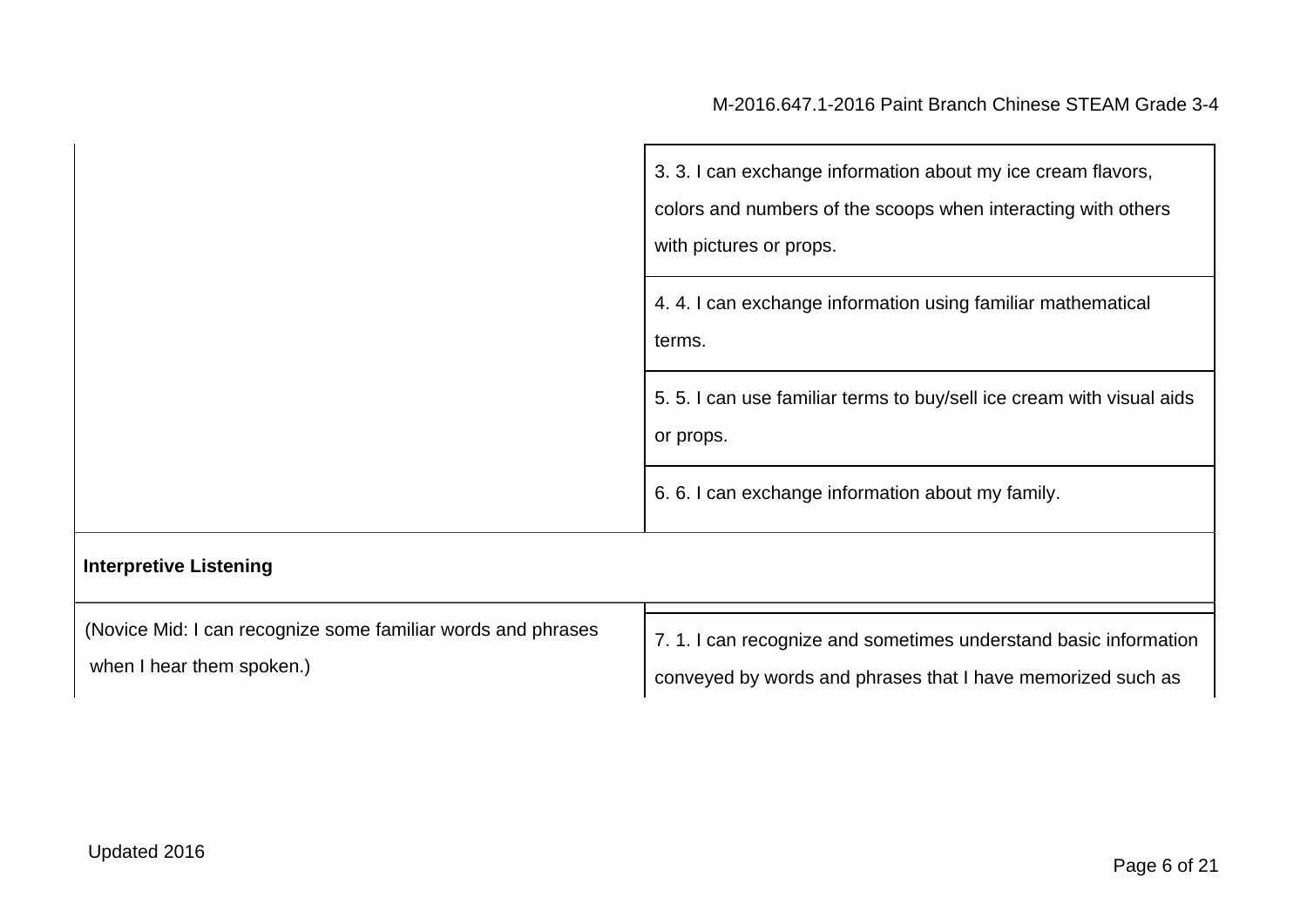| greetings, inquiry about basic personal information, and classroom<br>phrases.                                                                                                        |
|---------------------------------------------------------------------------------------------------------------------------------------------------------------------------------------|
| 8.2.1 can recognize and understand familiar words and phrases<br>such as greetings, days of the week, moths, core family members,<br>numbers, colors, flavors, and classroom phrases. |
| 9.3.1 can understand simple information when presented with<br>nonverbal cues, pictures, PPT, and other visual aids.                                                                  |
| 10.4. I can understand simple math problems when presented<br>with pictures, PPT, and other visual aids.                                                                              |

## **Interpretive Reading**

| (Novice Mid: I can recognize some letters or characters. I can | 11.1.1 can recognize numbers from 1 to 100, months, days of the   |
|----------------------------------------------------------------|-------------------------------------------------------------------|
| understand some learned or memorized words and phrases when    | week, 5 colors and flavors of ice cream with help of visual aids. |
| read.                                                          |                                                                   |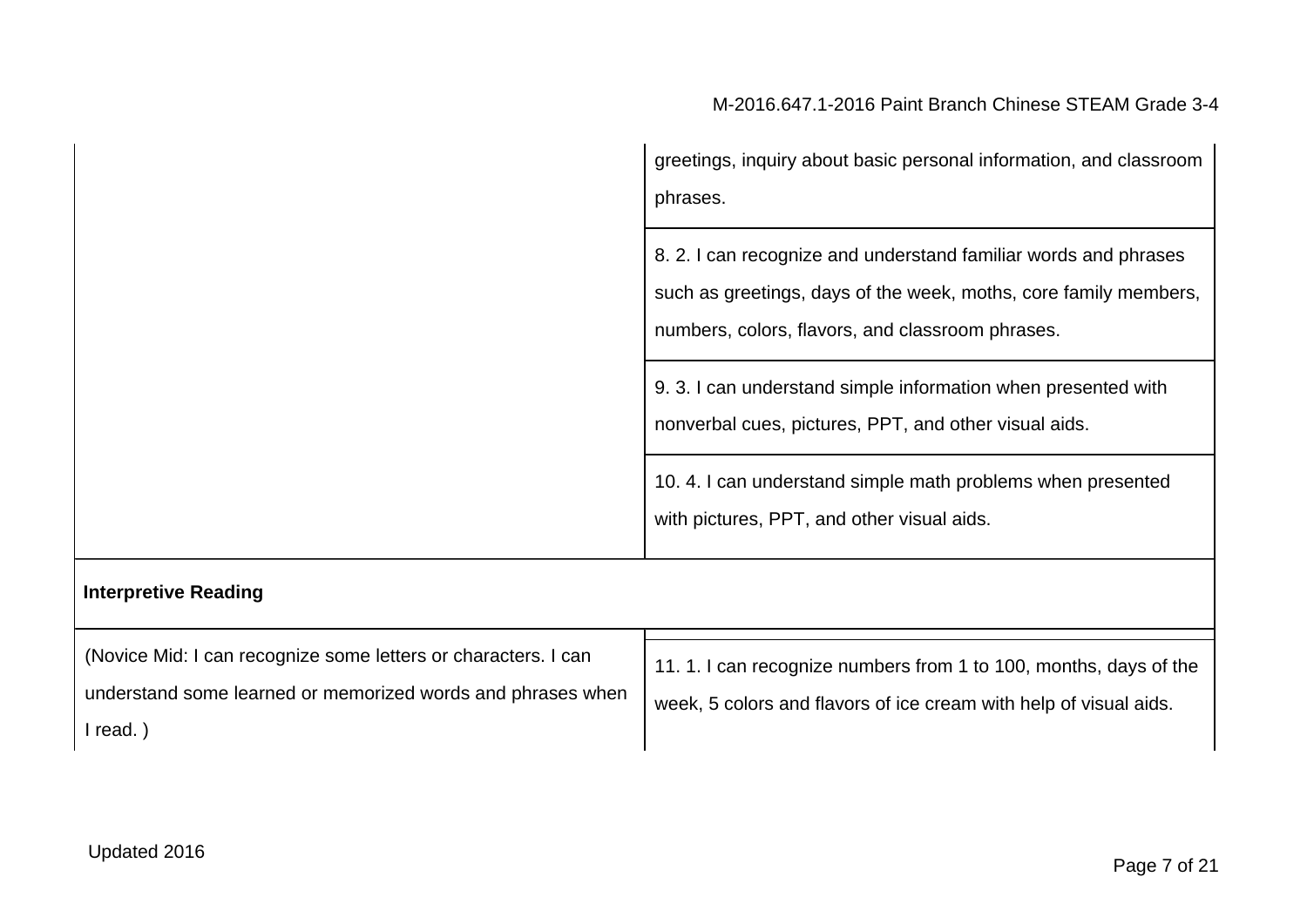| 12. 2. I can recognize familiar words and phrases such as<br>greetings, days of the week, months, family members, numbers,<br>and colors and flavors of ice cream with pictures. |
|----------------------------------------------------------------------------------------------------------------------------------------------------------------------------------|
| 13. 3. I can fluently recognize Chinese characters from one to ten<br>and place them in correct order.                                                                           |

### **Presentational Speaking**

(Novice Mid: I can present information about myself and some other very familiar topics using a variety of words, phrases, and memorized expressions. )

14. 1. I can sing along with the teacher that state the numbers,

animals, and parts of body.

15. 2. I can introduce myself with simple memorized expressions such as name, age, and genders.

16. 3. I can state numbers/quantities, colors, shapes and flavors with simple phrases.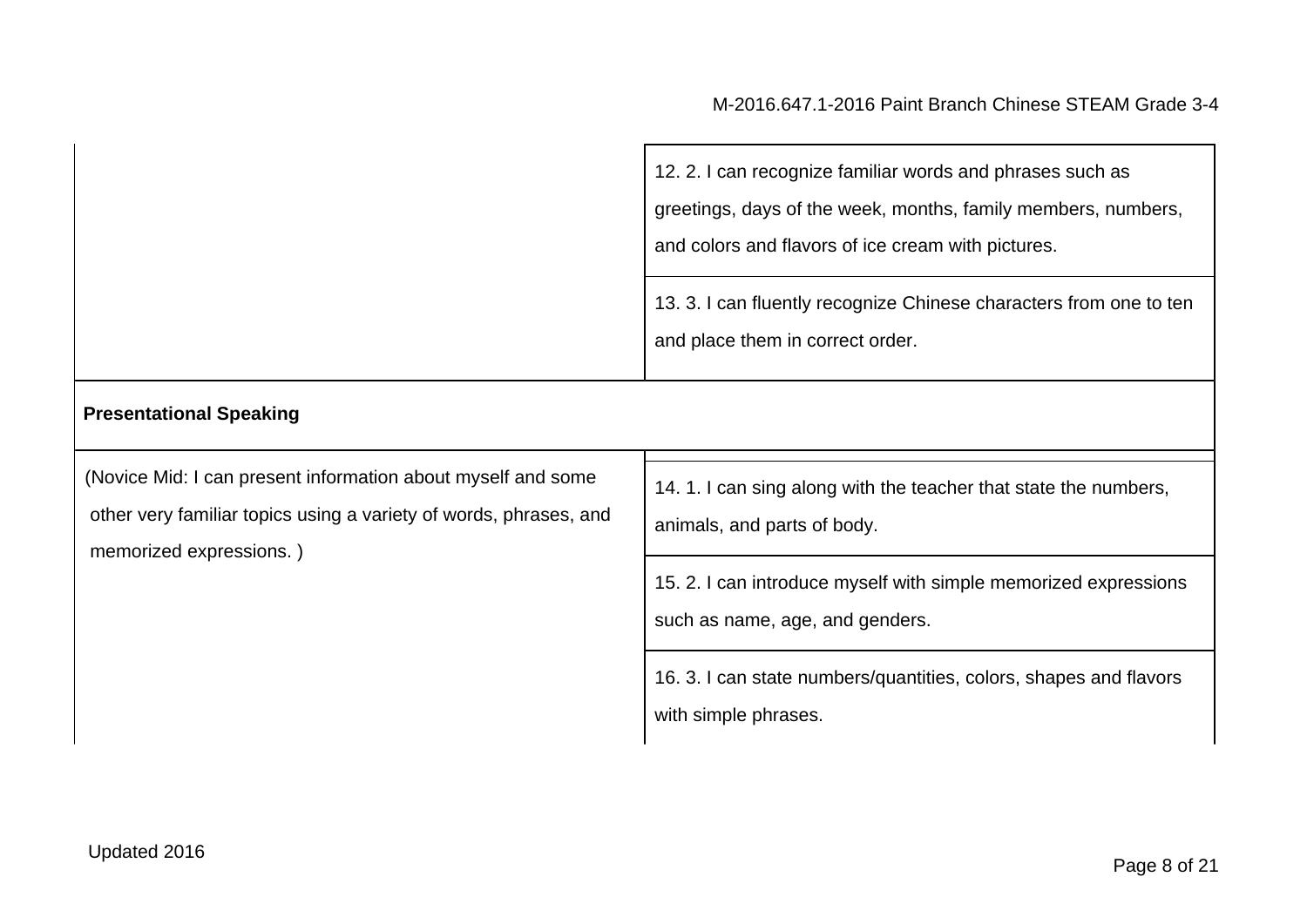|                               | 17. 4.I can present information about the properties of matter<br>using a variety of words, phrases, and memorized expressions. |
|-------------------------------|---------------------------------------------------------------------------------------------------------------------------------|
| <b>Presentational Writing</b> |                                                                                                                                 |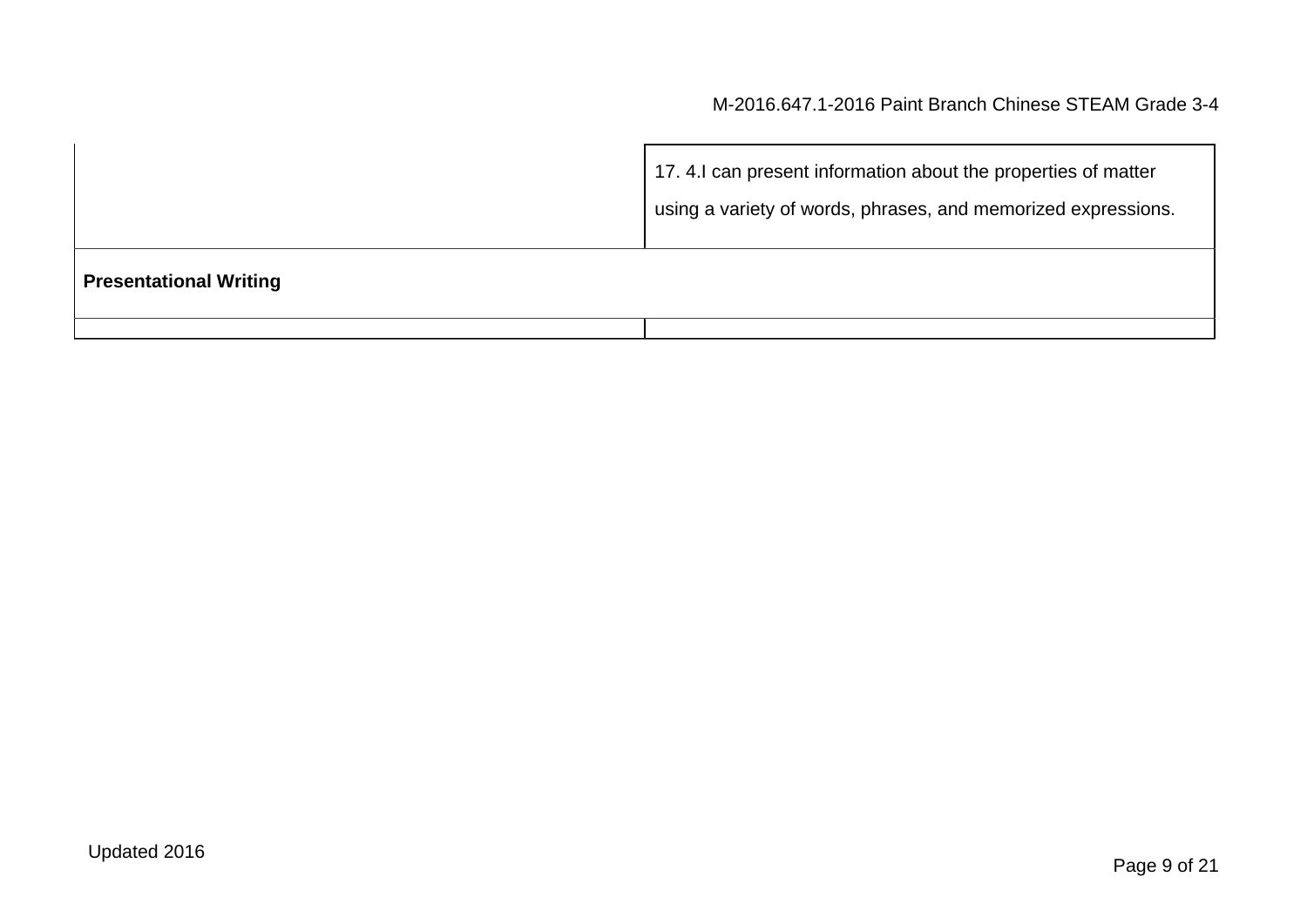# **STAGE 2: How will learners demonstrate what they can do with what they know by the end of the program?**

| <u>Sullillative Feliolillative Assessifielit</u>                                                                  |                                                                                                                                               |                                                                                                                                                                                                                             |  |
|-------------------------------------------------------------------------------------------------------------------|-----------------------------------------------------------------------------------------------------------------------------------------------|-----------------------------------------------------------------------------------------------------------------------------------------------------------------------------------------------------------------------------|--|
| <b>INTERPRETIVE TASK</b>                                                                                          | <b>INTERPERSONAL TASK</b>                                                                                                                     | <b>PRESENTATIONAL TASK</b>                                                                                                                                                                                                  |  |
| Learners understand, interpret,<br>and analyze what is heard, read,<br>or viewed on a variety of topics.          | Learners interact and negotiate<br>meaning in spoken, or written<br>conversations to share information,<br>reactions, feelings, and opinions. | Learners present information, concepts,<br>and ideas to inform, explain, persuade,<br>and narrate on a variety of topics using<br>appropriate media and adapting to various<br>audiences of listeners, readers, or viewers. |  |
| Students show their understanding<br>with physical response while the<br>teacher is singing a song or doing Total | Teachers will act as ice cream vendors,<br>and students will be given a type and<br>amount of ice cream that they should                      | Students will present by singing the 趴<br>噗冰淇淋 song "" along with<br>the teacher which demonstrates their                                                                                                                   |  |

**Summative Performance Assessment**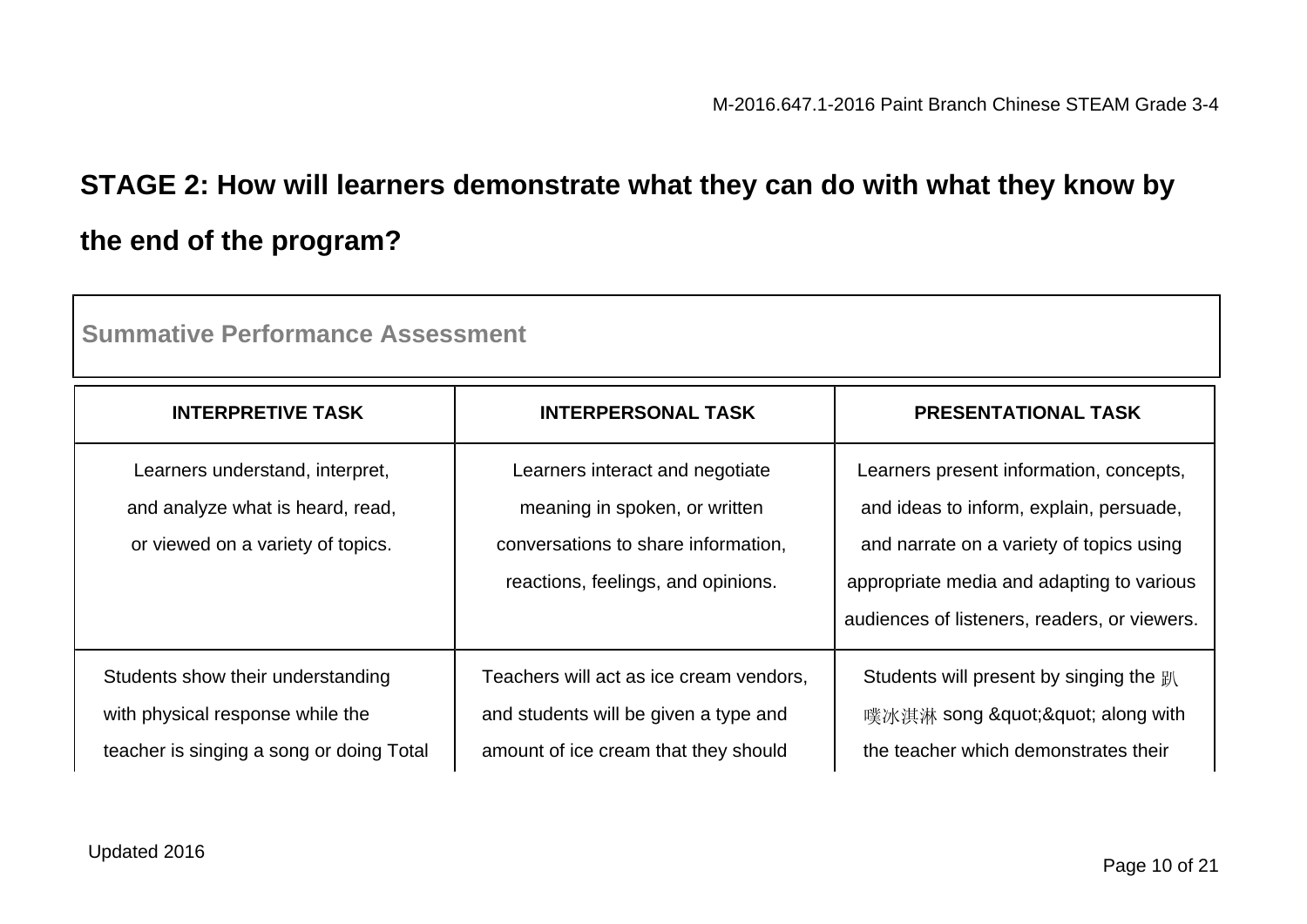| Physical Response. Students show their  | purchase with play money. Students will     | understanding of ice cream in terms of |
|-----------------------------------------|---------------------------------------------|----------------------------------------|
| understanding by matching the pictures  | be evaluated with a rubric that assesses    | flavors, numbers, shapes, and measure  |
| with correct Chinese expressions (words | their ability to successfully buy their ice | words (quantities).                    |
| or phrases).                            | cream.                                      |                                        |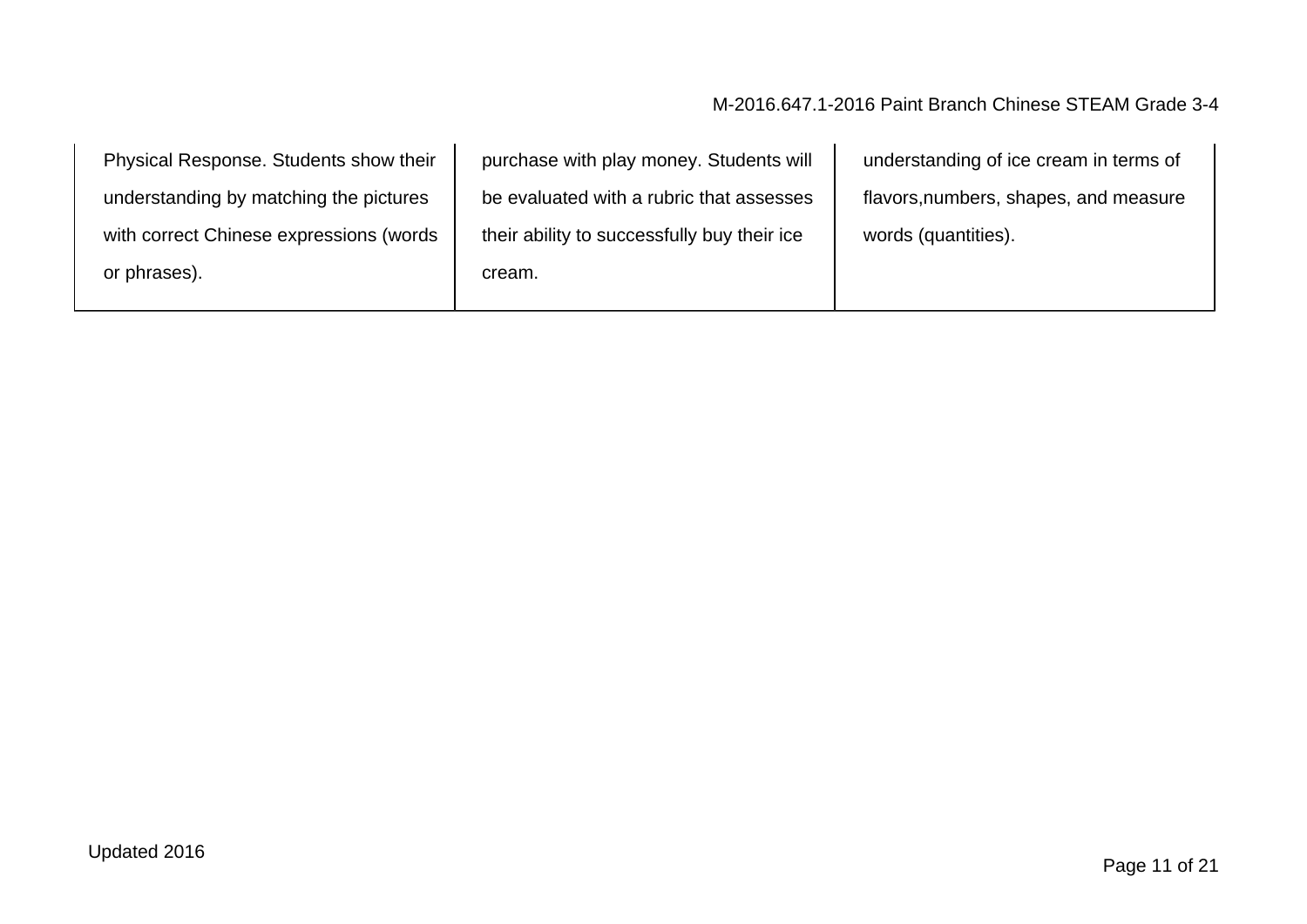# **STAGE 3: What will prepare learners to demonstrate what they can do with what they know?**

| <b>Learning Experiences</b>        |                                |                                      |                                        |
|------------------------------------|--------------------------------|--------------------------------------|----------------------------------------|
| No.                                | <b>Program Can-Do</b>          | Language, Culture, Content           | <b>Major Learning</b>                  |
|                                    | <b>Statements NCSSFL-</b>      | Learners need to use List the        | <b>Experiences &amp; Evidence</b>      |
|                                    | <b>ACTFL Can-Do Statements</b> | language chunks, vocabulary,         | Learners will experience &             |
|                                    | Learners canThese Can-Dos are  | grammatical structures, cultural     | demonstrateDescribe the key learning   |
|                                    | from Stage 1 Learning Targets. | knowledge, and content information   | tasks/activities/formative assessments |
|                                    |                                | that learners need to accomplish the | that allow learners to demonstrate     |
|                                    |                                | stated Can-Dos listed in column 1.   | that they can meet the stated Can-Do.  |
| <b>Interpersonal Communication</b> |                                |                                      |                                        |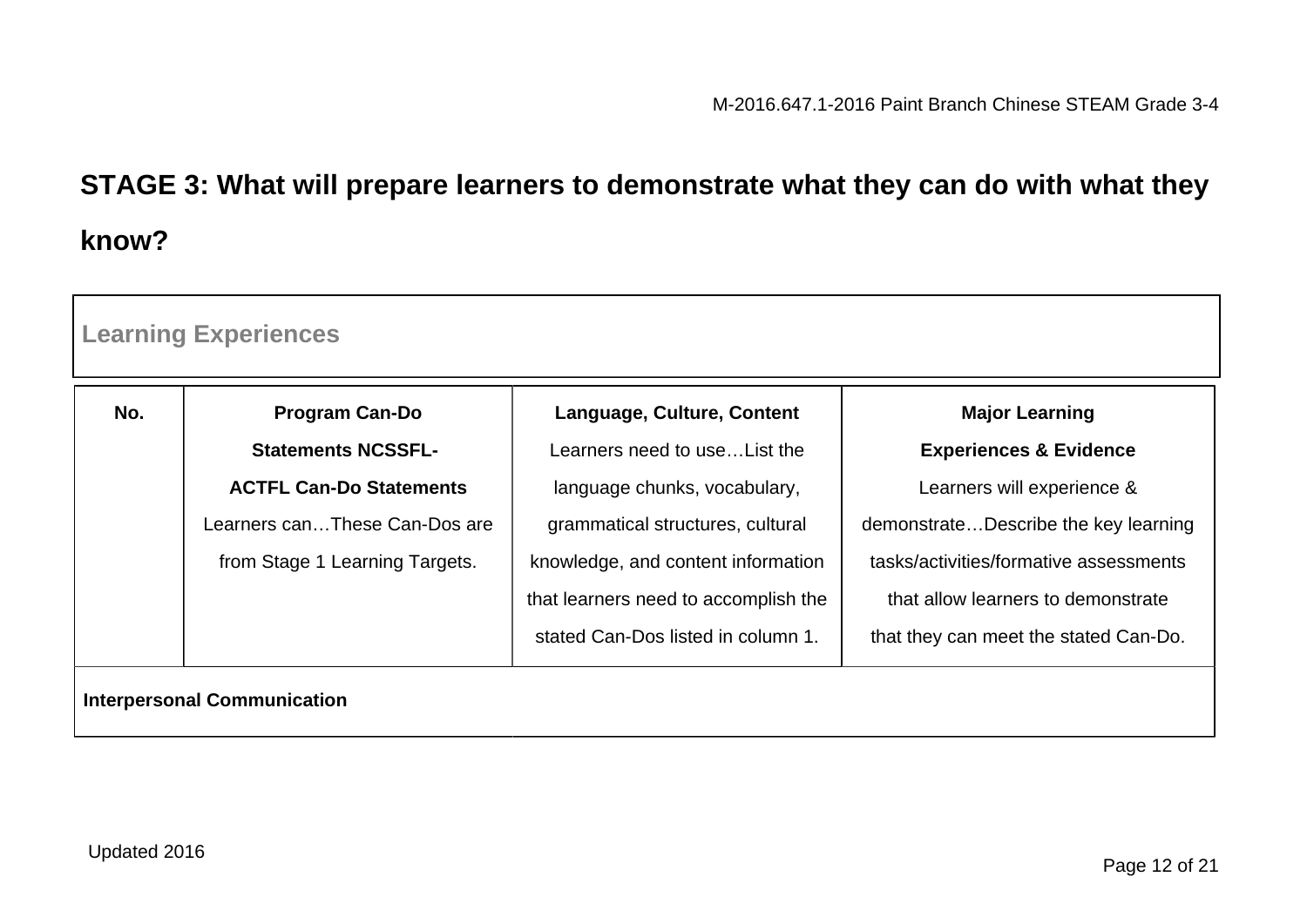|   | 1. I can greet people I meet in class<br>using single words.                                                                                                | "你好、老师早、下午好、再见"                                        | Students practice greeting in and outside<br>of the classroom. Through singing<br>a greeting song every day, students<br>reinforce their memory. |
|---|-------------------------------------------------------------------------------------------------------------------------------------------------------------|--------------------------------------------------------|--------------------------------------------------------------------------------------------------------------------------------------------------|
| 2 | 2. I can tell someone my name<br>and age, and ask someone his/her<br>name and age.                                                                          | 我叫________, 你呢? 他/她叫什么?<br>你是谁?你叫什么?你几岁?我——<br>岁       | Students run a circle activity to introduce<br>themselves in a simple way. Students<br>sing songs or play games to practice<br>greeting          |
| 3 | 3. I can exchange information<br>about my ice cream flavors, colors<br>and numbers of the scoops when<br>interacting with others with pictures<br>or props. | 这是什么口味的? 喜欢不喜欢? 有<br>几个/球冰淇淋?这里有几个冰淇<br>淋? 一个/球冰淇淋几块钱? | In pairs, students share their preference<br>for colors, flavors of ice cream with their<br>partner.                                             |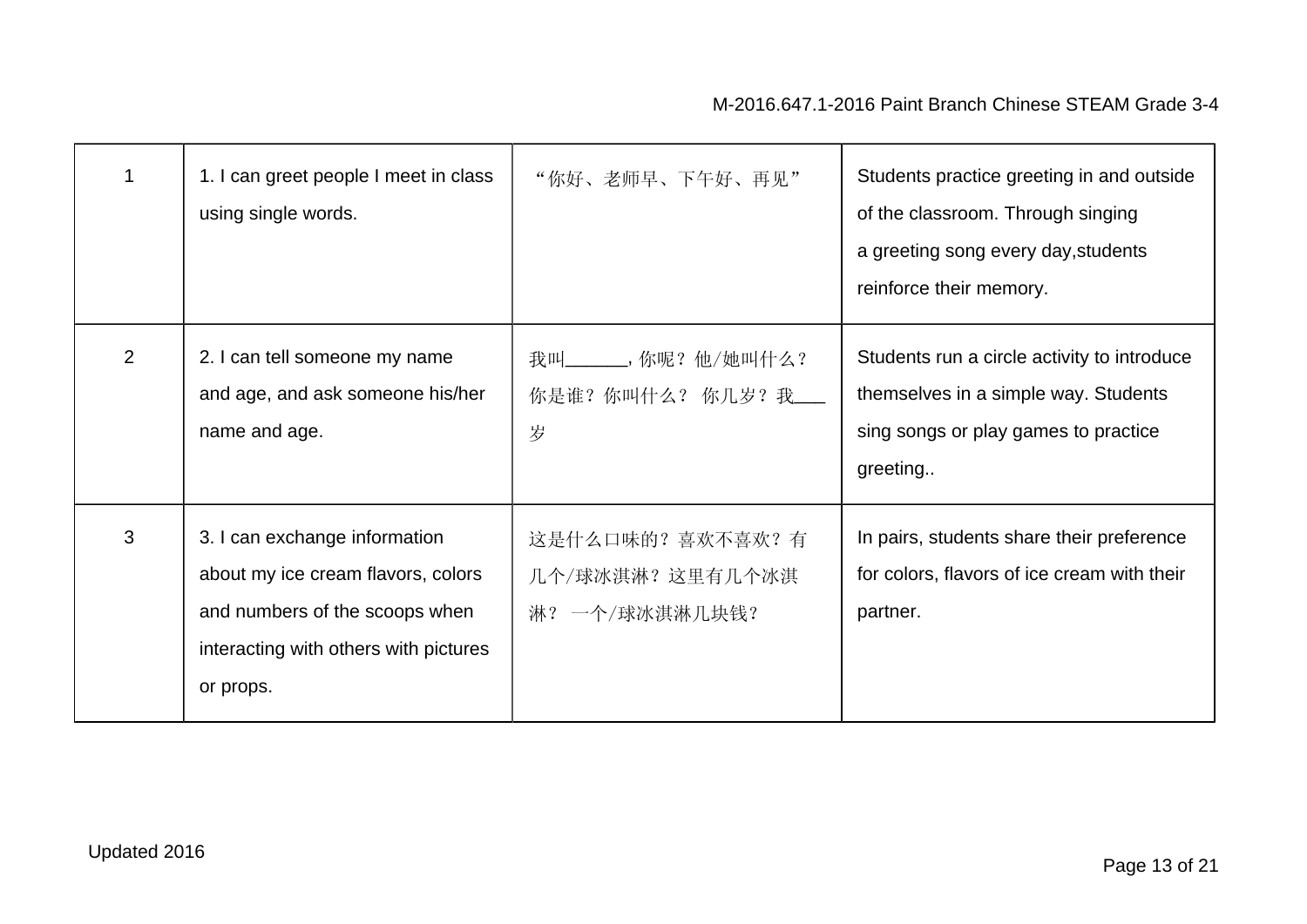| $\overline{4}$                | 4. I can exchange information using<br>familiar mathematical terms.                 | $4+1=5$ , $5+5=10$ , $30=10+10+10$                                                                                           | Students share their logic of adding two<br>numbers and how they tally up the total<br>number (addition)                                                                                                                                                                    |
|-------------------------------|-------------------------------------------------------------------------------------|------------------------------------------------------------------------------------------------------------------------------|-----------------------------------------------------------------------------------------------------------------------------------------------------------------------------------------------------------------------------------------------------------------------------|
| 5                             | 5. I can use familiar terms to buy/<br>sell ice cream with visual aids or<br>props. | 你要几个/球冰淇淋? 我要____<br>个冰淇淋。 1/5/10/20 dollar bills<br>How much is this? It is _____dollars.<br>1/5/10/20 块钱 这个几块钱? 这个<br>_块钱。 | Students participate in a skit where<br>some students are selling ice cream<br>while others are walking around and<br>buying ice cream they want. Students will<br>use practice money to buy and sell ice<br>creams. Students will record the value of<br>their ice creams. |
| 6                             | 6. I can exchange information about<br>my family.                                   | 你家有几口人?我家有——口人。                                                                                                              | In pairs, students can interact with each<br>other by interview of their families.                                                                                                                                                                                          |
| <b>Interpretive Listening</b> |                                                                                     |                                                                                                                              |                                                                                                                                                                                                                                                                             |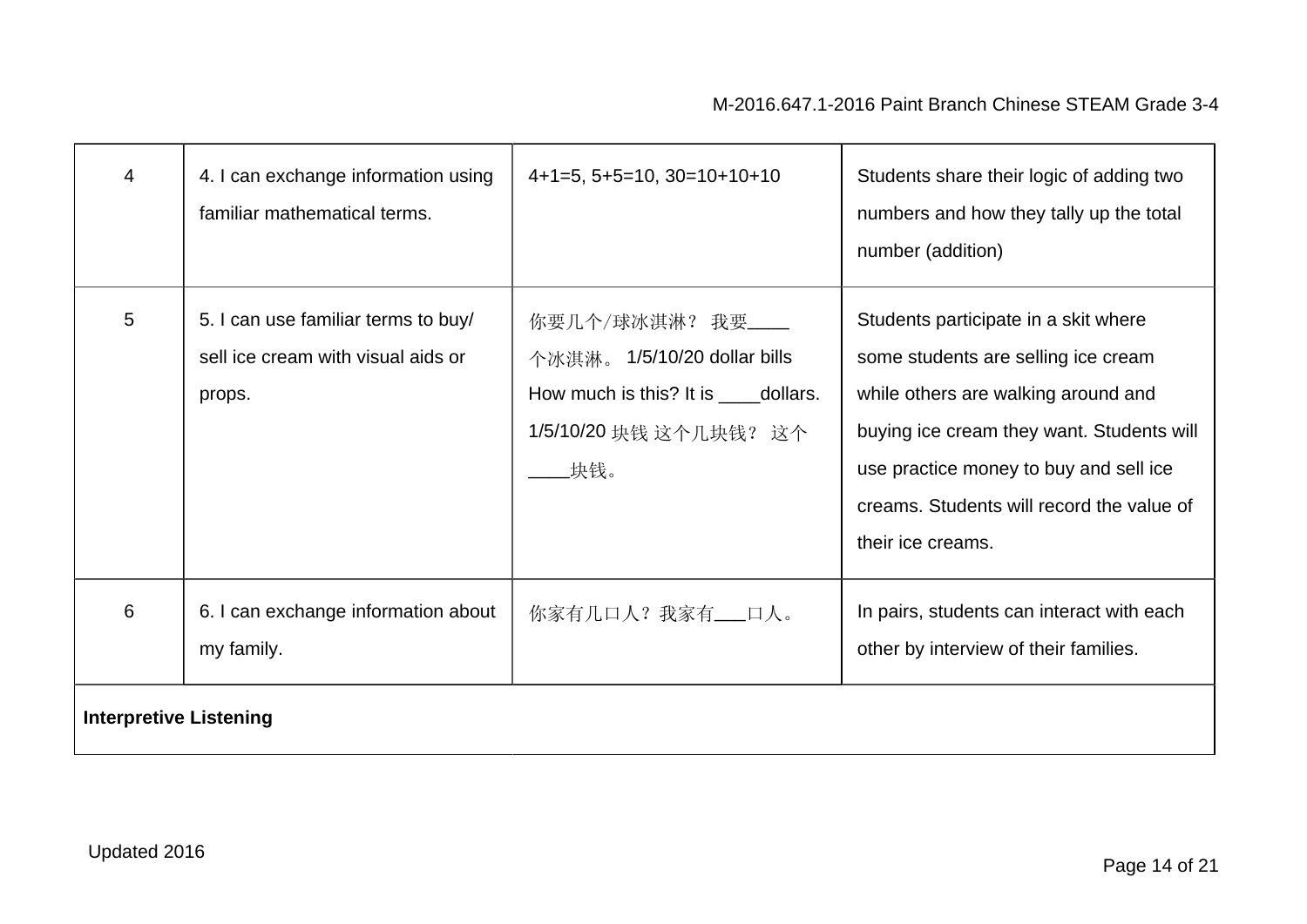| $\overline{7}$ | 1. I can recognize and sometimes<br>understand basic information<br>conveyed by words and phrases<br>that I have memorized such<br>as greetings, inquiry about<br>basic personal information, and<br>classroom phrases. | 请坐下、排队、请安静、洗手间、<br>吃饭、眼睛看、耳朵听。 站起来、<br>不要说话、注意听、看老师 | Students use TPR or body gesture<br>to show their comprehension when<br>presented with words and phrases.                      |
|----------------|-------------------------------------------------------------------------------------------------------------------------------------------------------------------------------------------------------------------------|-----------------------------------------------------|--------------------------------------------------------------------------------------------------------------------------------|
| 8              | 2. I can recognize and understand<br>familiar words and phrases such as<br>greetings, days of the week, moths,<br>core family members, numbers,<br>colors, flavors, and classroom<br>phrases.                           | 今天是二0一六年七月二十日星期三<br>一个5块钱 一个/球冰淇淋几块钱?               | Students will be introduced and practice<br>calendar, weather, clothing and colors of<br>the clothing through morning messages |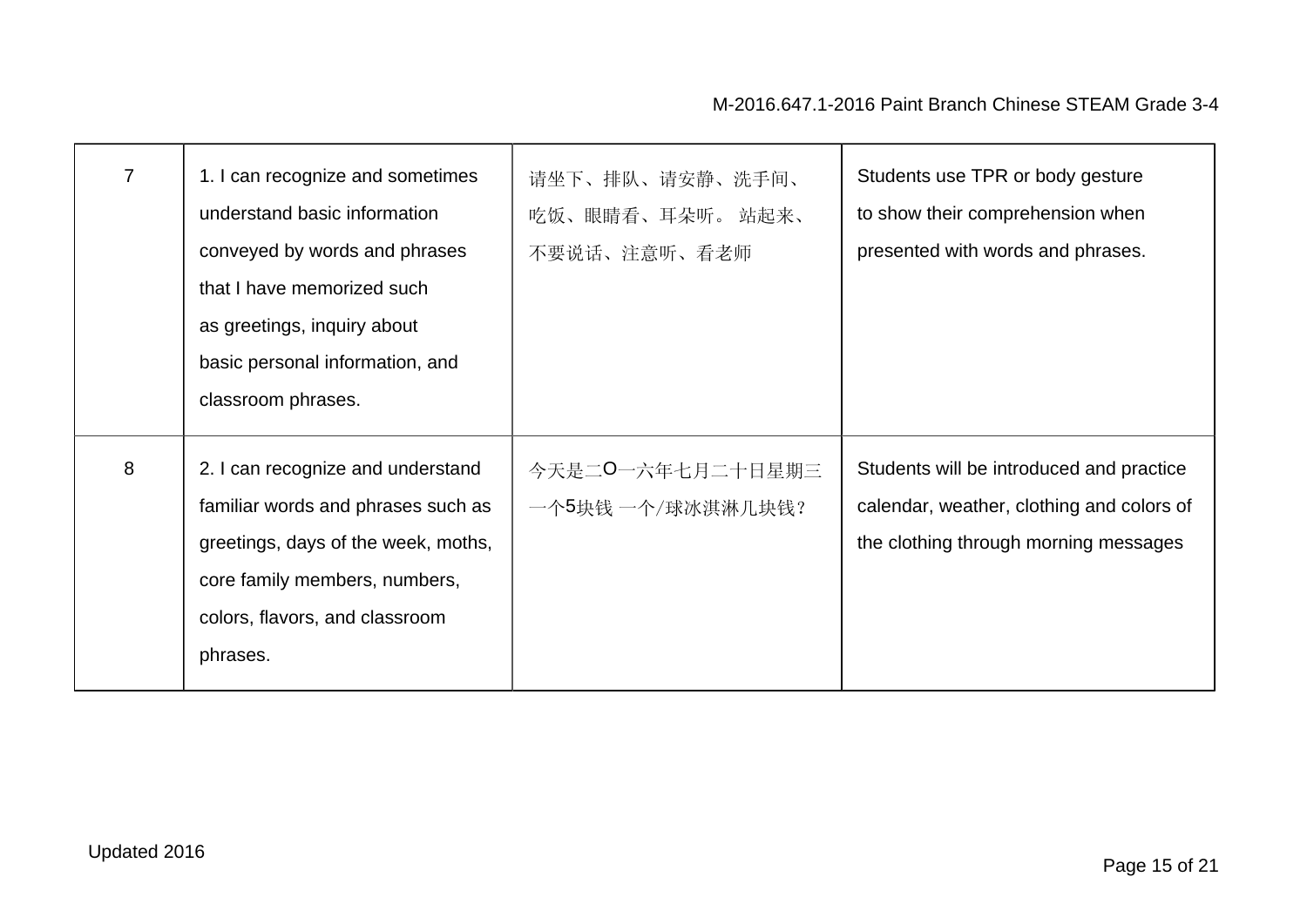| 9                           | 3. I can understand simple<br>information when presented with<br>nonverbal cues, pictures, PPT, and<br>other visual aids. | 冰淇淋、口味、买卖 三角形、正方<br>形、圆形、球体、圆锥体气体、液<br>体、固体                                                                            | Students use TPR or body gesture<br>to show their comprehension when<br>presented with words and phrases.<br>Game "fishing/ matching" to choose the<br>right information with picture. |
|-----------------------------|---------------------------------------------------------------------------------------------------------------------------|------------------------------------------------------------------------------------------------------------------------|----------------------------------------------------------------------------------------------------------------------------------------------------------------------------------------|
| 10 <sup>1</sup>             | 4. I can understand simple math<br>problems when presented with<br>pictures, PPT, and other visual<br>aids.               | 这里有几个/球冰淇淋? 有3个/球。<br>凯丽吃了2球冰淇淋,大山吃了4球<br>冰淇淋, 佳玲吃了6球冰淇淋。请问<br>他们一共吃了几球冰淇淋? 妈妈买<br>了10球冰淇淋, 有香草和巧克力。3<br>个是香草, 几个是巧克力? | Students show understanding of the<br>mathematical problems and solve them<br>by using drawing, number sentences,<br>number line, and etc.                                             |
| <b>Interpretive Reading</b> |                                                                                                                           |                                                                                                                        |                                                                                                                                                                                        |
| 11                          | 1. I can recognize numbers from 1<br>to 100, months, days of the week, 5                                                  | 十位、个位 有几个十和几个一?                                                                                                        | Students will understand place value<br>from mathematical model and hands-on                                                                                                           |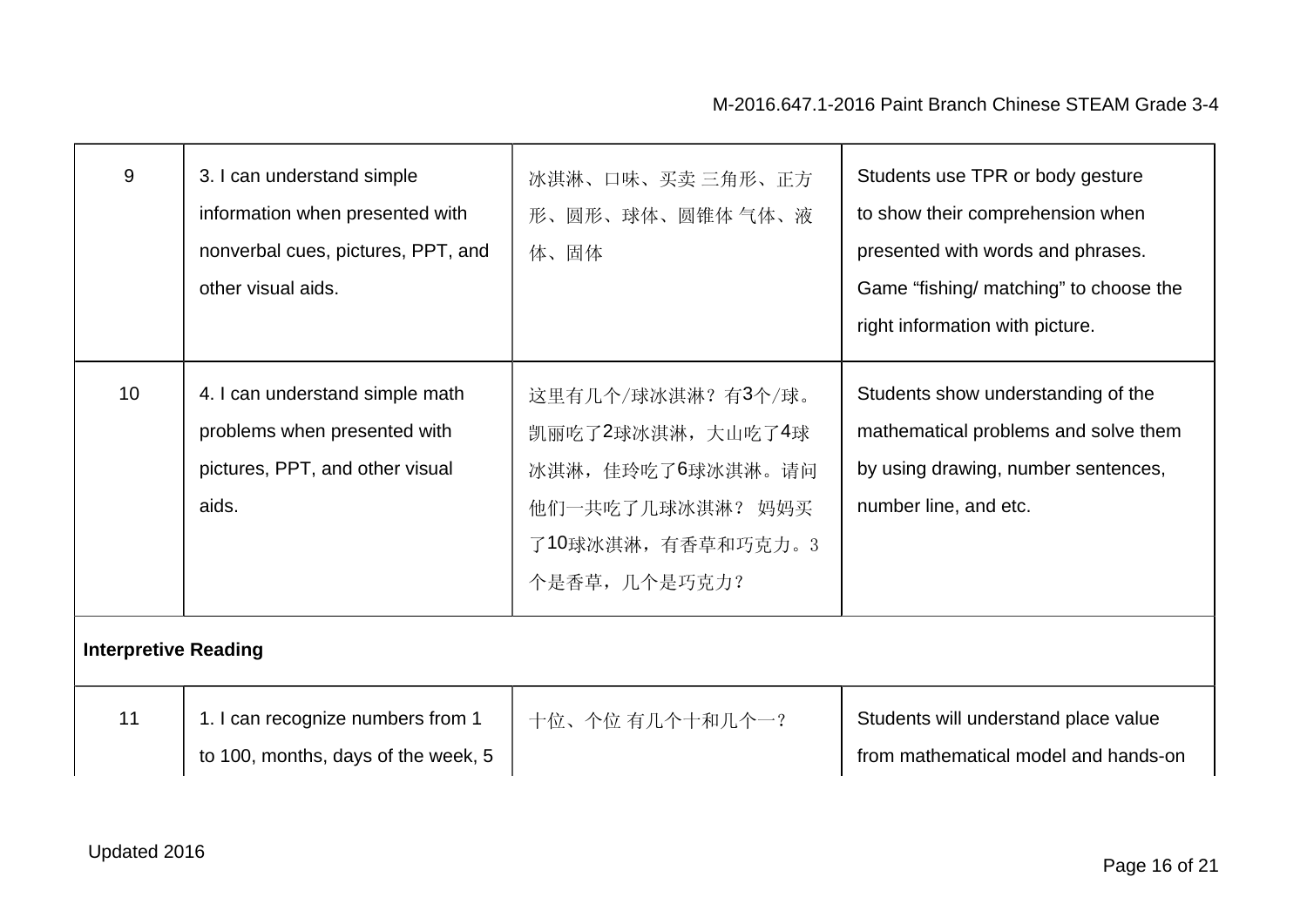|    | colors and flavors of ice cream with<br>help of visual aids.                                                                                                                       |                                             | practice. Students will make ice cream<br>crafts to present tens and ones.                                                                                                                                                     |
|----|------------------------------------------------------------------------------------------------------------------------------------------------------------------------------------|---------------------------------------------|--------------------------------------------------------------------------------------------------------------------------------------------------------------------------------------------------------------------------------|
| 12 | 2. I can recognize familiar words<br>and phrases such as greetings,<br>days of the week, months, family<br>members, numbers, and colors and<br>flavors of ice cream with pictures. | 这是什么颜色? 白色、红色、黄<br>色、绿色、蓝色 香草,巧克力,草<br>莓冰淇淋 | The class will be read Book Brown<br>Bear, Brown Bear, What Do You See?<br>following by series of activities to match<br>the book. The students color their ice<br>cream by listening to the instruction.<br>Color coded game. |
| 13 | 3. I can fluently recognize Chinese<br>characters from one to ten and<br>place them in correct order.<br><b>Presentational Speaking</b>                                            | 一, 二, 三, 四, 五, 六, 七,<br>八,九,十               | Students will play game "大風吹" to<br>practice their learning. Students use<br>flashcards to reinforce their learning.                                                                                                           |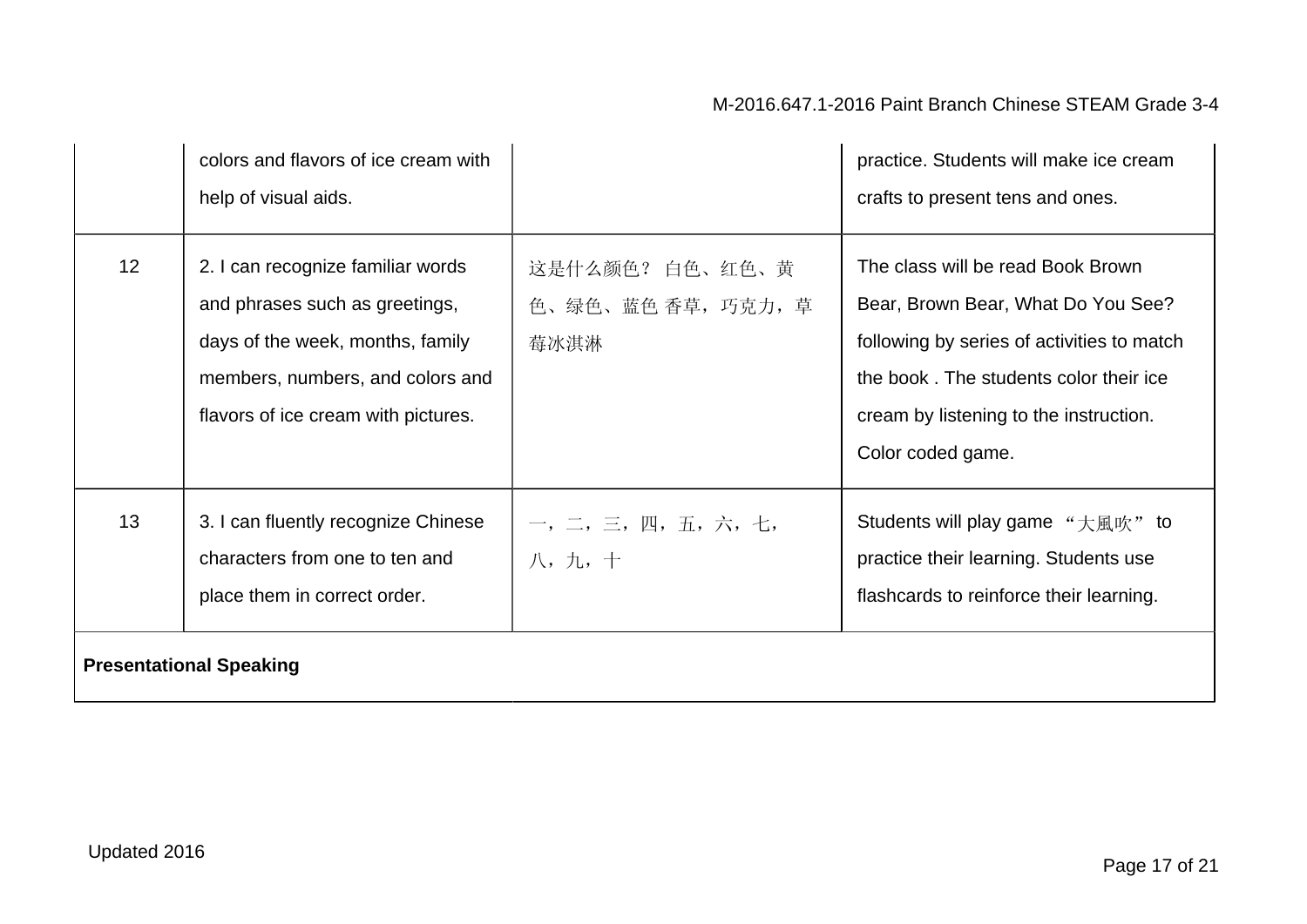| 14 | 1. I can sing along with the teacher<br>that state the numbers, animals,<br>and parts of body.                                    | 数字歌、家庭歌、颜色歌, 趴噗冰淇<br>淋歌            | Students can sing the songs with<br>gestures along with or without the<br>teacher.                                                                                              |
|----|-----------------------------------------------------------------------------------------------------------------------------------|------------------------------------|---------------------------------------------------------------------------------------------------------------------------------------------------------------------------------|
| 15 | 2. I can introduce myself with<br>simple memorized expressions<br>such as name, age, and genders.                                 | 你好,我叫_______,我四岁,我是<br>女生。         | Greeting songs and role play. Make<br>a stick panda puppet to practice self-<br>introduction in pairs or in group.                                                              |
| 16 | 3. I can state numbers/quantities,<br>colors, shapes and flavors with<br>simple phrases.                                          | 这是五。五+三=八 那是园形。这是<br>冰块/水          | Students reinforce their understanding<br>by singing along with the teacher, playing<br>games, doing various activities, like dice,<br>play dough and ice cream crafts, and etc |
| 17 | 4.I can present information about<br>the properties of matter using a<br>variety of words, phrases, and<br>memorized expressions. | 固体、气体、液体 液体 蒸发 变 气<br>体 液体 凝结 变 固体 | Student present their knowledge by<br>singing the song of "Matters" with or<br>without the guidance from the teacher.<br>Also, they will use non-verbal cues to                 |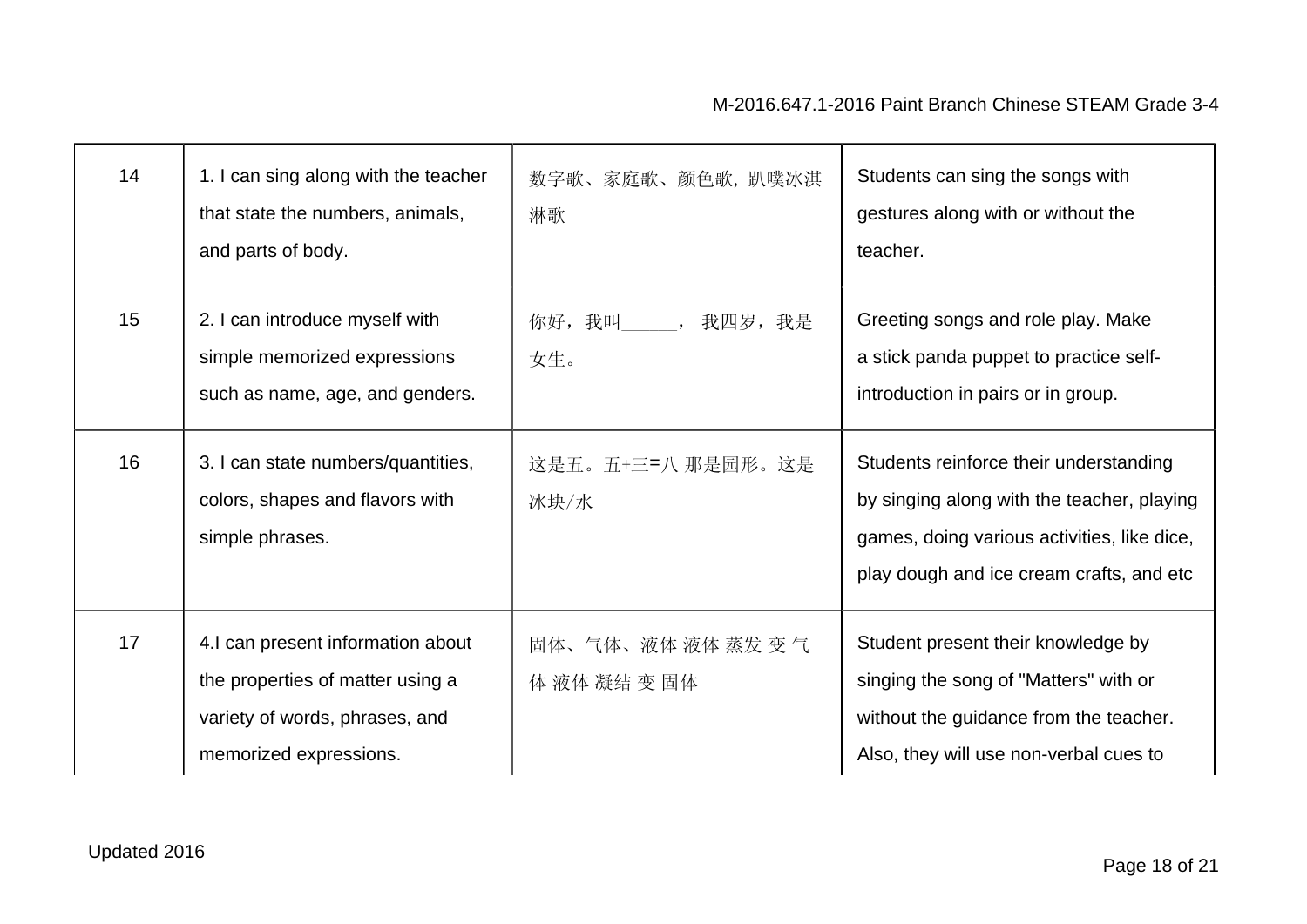|                               | act out the change of the stage between<br>them. |
|-------------------------------|--------------------------------------------------|
| <b>Presentational Writing</b> |                                                  |

### **Materials & Other Resources**

ACTFL proficiency guidelines http://www.actfl.org/sites/default/files/pdfs/public/ACTFLProficiencyGuidelines2012\_FINAL.pdf ACTFL Performance Descriptors for Language Learners http://www.actfl.org/sites/default/files/pdfs/ACTFLPerformance\_Descriptors.pdf NCSSFL/ACTFL Can Do Statement http://www.actfl.org/sites/default/files/pdfs/Can-Do\_Statements\_2015.pdf NCSSFL-ACTFL Global Can Do Benchmarks http://www.actfl.org/global\_statements World Languages Elementary STEM Module from Maryland State Department of Education Materials and Resources o A cooler to store the ice. o Thermometer o Chart paper to record student observations o Snowman puppet made of a water bottle filled with frozen water. o States of Matter song http://www.youtube.com/watch? v=btGu9FWSPtc o Permission Slip Note: if students have not returned permission slips, they may not taste the ice cream. o How to make a Paper Pinwheels or Windmills http://frugalliving.about.com/od/frugalfun/ss/Pinwheel\_3.htm Lesson o Paper stocks to make ice cream tens and ones. o Judy clocks. o Number lines. o Place value blocks. o Printing worksheets. o Glue sticks. o Pencils. o Scissors. o Materials for making ice cream o Small plastic bowls enough for students o Milk o 1 metal can, about 16 ounces o Enough ice cubes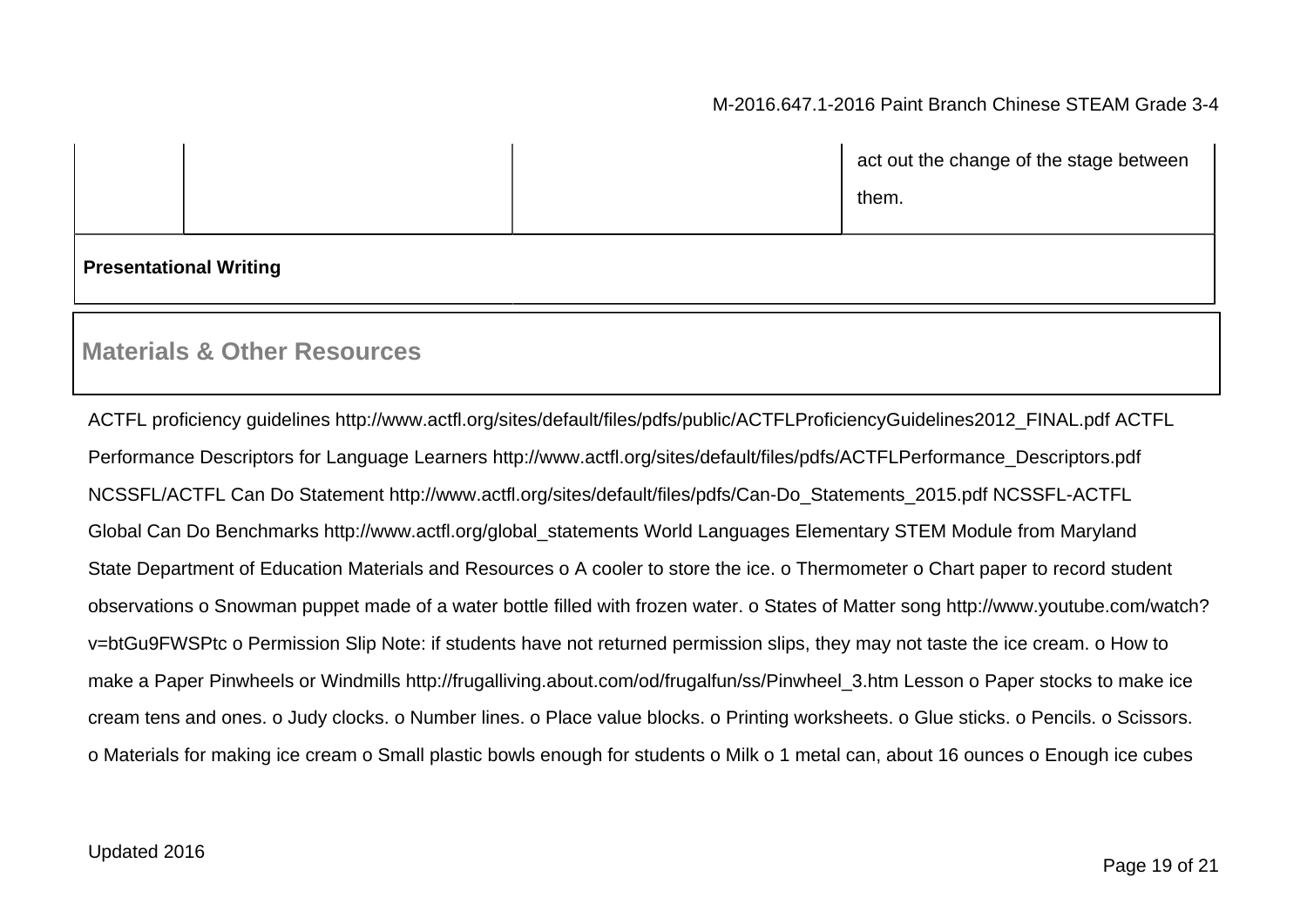to fill the can o Enough water to cover the ice cubes o Instant-read thermometer o 1 tablespoon sugar o 1/2 cup milk or half & half o 1/4 teaspoon vanilla o 6 tablespoons rock salt o 1 quart-size plastic food storage bag (e.g., Ziploc) o 1 gallon-size plastic freezer bag o ice cubes

| <b>Daily Schedule</b> |                                                           |  |
|-----------------------|-----------------------------------------------------------|--|
| <b>Schedule</b>       | <b>Activity</b>                                           |  |
| 8:00am - 9:00 am      | Morning Briefing (Teachers & Staff)                       |  |
| $9:00$ am - $9:20$ am | Opening Engaging Activity - exercise, movement, song,etc. |  |
| 9:20 am -10:10 am     | Class I - Language Class                                  |  |
| 10:10 am -10:40 am    | <b>Break - Snack</b>                                      |  |
| 10:40 am-11:30 am     | <b>Class II - STEAM Class</b>                             |  |
| 11:30 am-12:30 pm     | Lunch/Recess                                              |  |
| 12:30 pm- 1:20 pm     | Dance or Chinese martial arts                             |  |
| 1:30 pm - $2:20$ pm   | Computer Lab or iPads                                     |  |